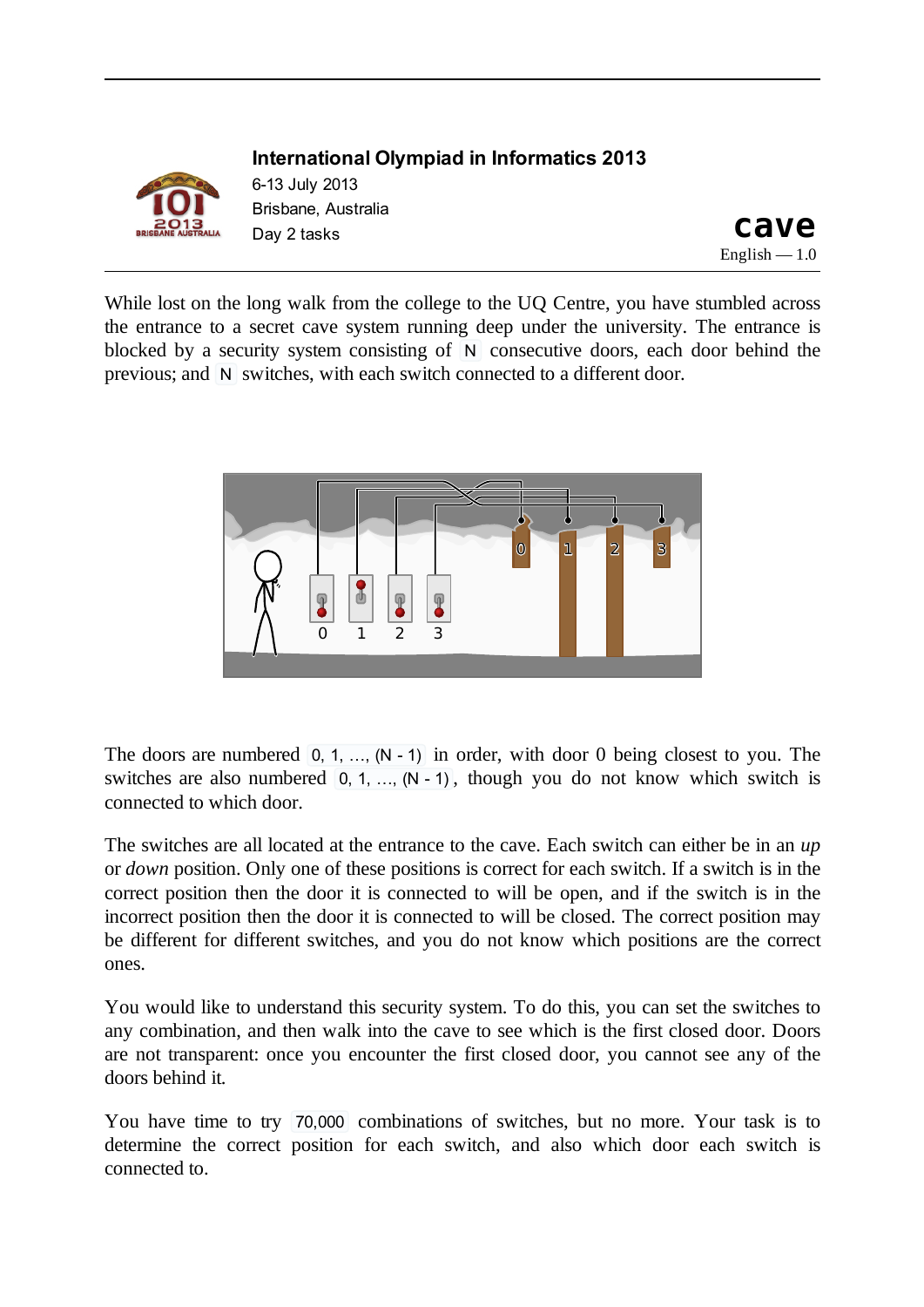## **Implementation**

You should submit a file that implements the procedure exploreCave(). This may call the grader function  $tryCombination()$  up to 70,000 times, and must finish by calling the grader procedure answer(). These functions and procedures are described below.

## **Grader Function: tryCombination()**

```
C/C++ int tryCombination(int S[]);
Pascal function tryCombination(var S: array of LongInt) : LongInt;
```
#### **Description**

The grader will provide this function. It allows you to try a combination of switches, and then enter the cave to determine the first closed door. If all doors are open, the function will return  $-1$ . This function runs in  $O(N)$  time; that is, the running time is at worst proportional to N .

This function may be called at most 70,000 times.

### **Parameters**

- $\blacksquare$   $\blacksquare$   $\blacksquare$  : An array of length  $\blacksquare$  , indicating the position of each switch. The element  $\blacksquare$ corresponds to switch  $\mathbf{i}$ . A value of  $\mathbf{0}$  indicates that the switch is up, and a value of 1 indicates that the switch is down.
- *Returns*: The number of the first door that is closed, or  $-1$  if all doors are open.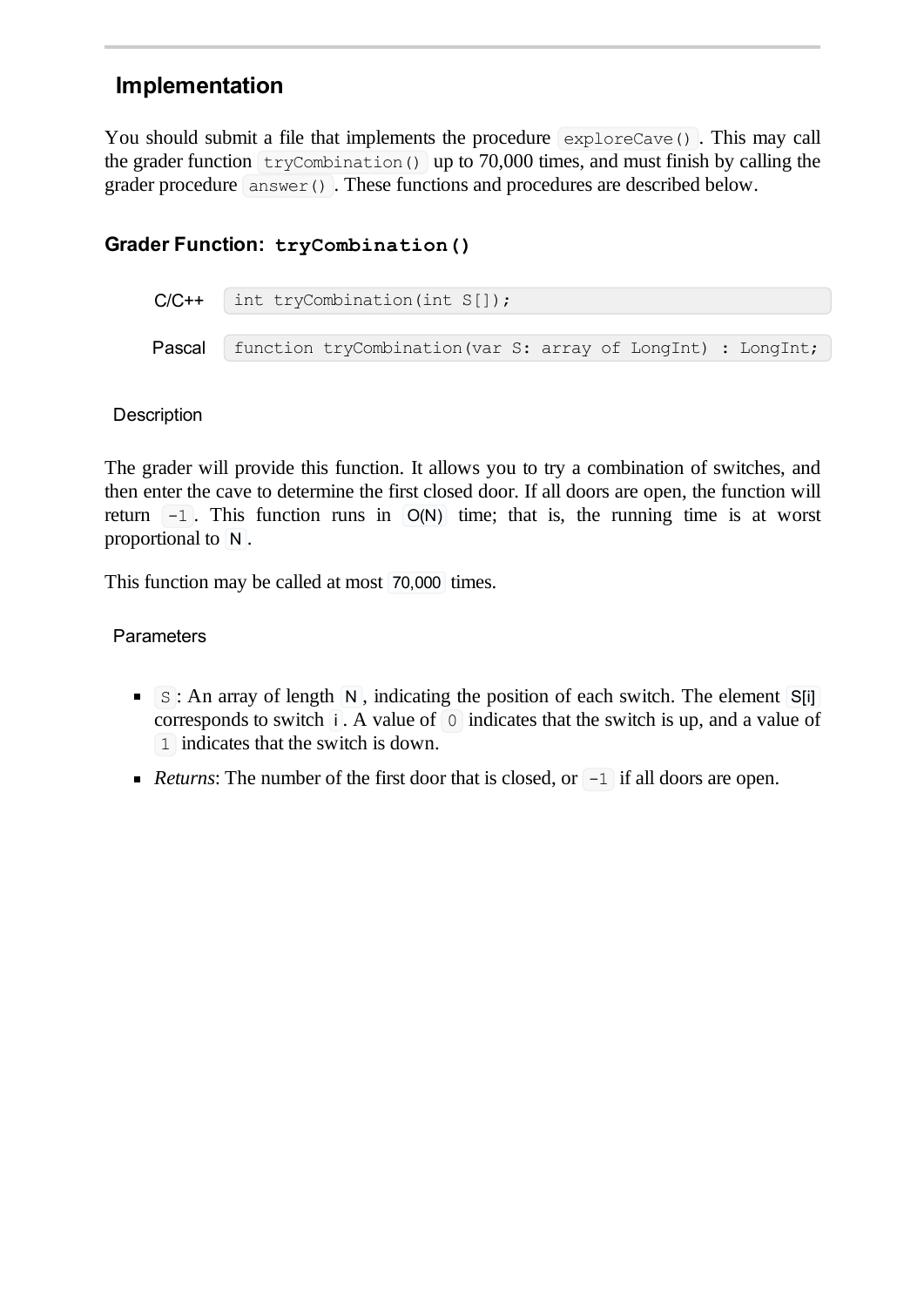### **Grader Procedure: answer()**

```
C/C++ void answer(int S[], int D[]);
Pascal procedure answer(var S, D: array of LongInt);
```
#### **Description**

Call this procedure when you have identified the combination of switches to open all doors, and the door to which each switch is connected.

#### **Parameters**

- $\blacksquare$  S: An array of length  $\blacksquare$  N, indicating the correct position of each switch. The format matches that of the function  $\text{trycombination}()$  described above.
- $\blacksquare$   $\Box$ : An array of length  $\blacksquare$ , indicating the door each switch is connected to. Specifically, element  $\overline{D[i]}$  should contain the door number that switch  $\overline{I}$  is connected to.
- *Returns*: This procedure does not return, but will cause the program to exit.

### **Your Procedure: exploreCave()**

| $C/C++$ | void exploreCave(int N);            |  |  |
|---------|-------------------------------------|--|--|
| Pascal  | procedure exploreCave (N: longint); |  |  |

#### **Description**

Your submission must implement this procedure.

This function should use the grader routine  $\text{tryCombination}()$  to determine the correct position for each switch and the door each switch is connected to, and must call answer() once it has determined this information.

#### **Parameters**

 $\blacksquare$  N: The number of switches and doors in the cave.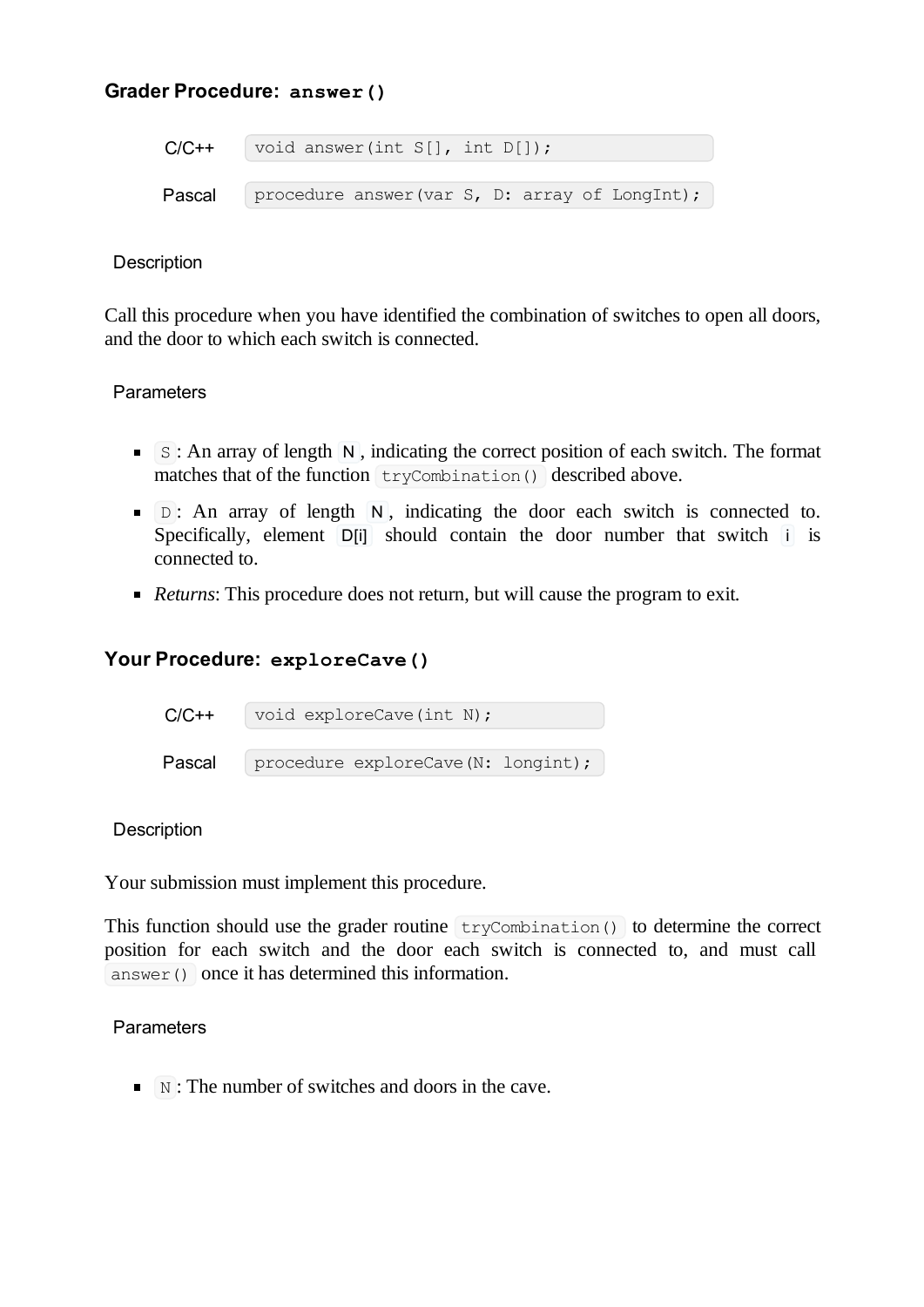# **Sample Session**

Suppose the doors and switches are arranged as in the picture above:

| <b>Function Call</b>                      | <b>Returns</b>     | <b>Explanation</b>                                                                                                                                                                                          |
|-------------------------------------------|--------------------|-------------------------------------------------------------------------------------------------------------------------------------------------------------------------------------------------------------|
| tryCombination([1,<br>0, 1, 1]            |                    | This corresponds to the picture. Switches 0, 2<br>and 3 are down, while switch 1 is up. The<br>function returns $\vert 1 \vert$ , indicating that door 1 is the<br>first door from the left that is closed. |
| tryCombination([0,<br>1, 1, 0]            | $\mathcal{S}$      | Doors 0, 1 and 2 are all opened, while door 3 is<br>closed.                                                                                                                                                 |
| tryCombination([1,<br>1, 1, 0]            | $-1$               | Moving switch 0 down causes all doors to be.<br>opened, indicated by the return value of $-1$ .                                                                                                             |
| answer( $[1, 1, 1]$<br>[0], [3, 1, 0, 2]) | (Program<br>exits) | We guess that the correct combination is $\begin{bmatrix} 1, 1, \end{bmatrix}$<br>$1, 0$ ], and that switches 0, 1, 2 and 3 connect<br>to doors 3, 1, 0 and 2 respectively.                                 |

# **Constraints**

- Time limit: 2 seconds
- Memory limit: 32 MiB
- $1 \le N \le 5,000$  $\blacksquare$

# **Subtasks**

| <b>Subtask</b> | <b>Points</b> | <b>Additional Input Constraints</b>                                                                                                      |
|----------------|---------------|------------------------------------------------------------------------------------------------------------------------------------------|
|                | 12            | For each i, switch i is connected to door i. Your<br>task is simply to determine the correct combination.                                |
|                | 13            | The correct combination will always be $[0, 0, 0, 0]$<br>, 0] . Your task is simply to determine which<br>switch connects to which door. |
| 3              | 21            | $N \leq 100$                                                                                                                             |
|                | 30            | $N \le 2,000$                                                                                                                            |
|                | 24            | (None)                                                                                                                                   |